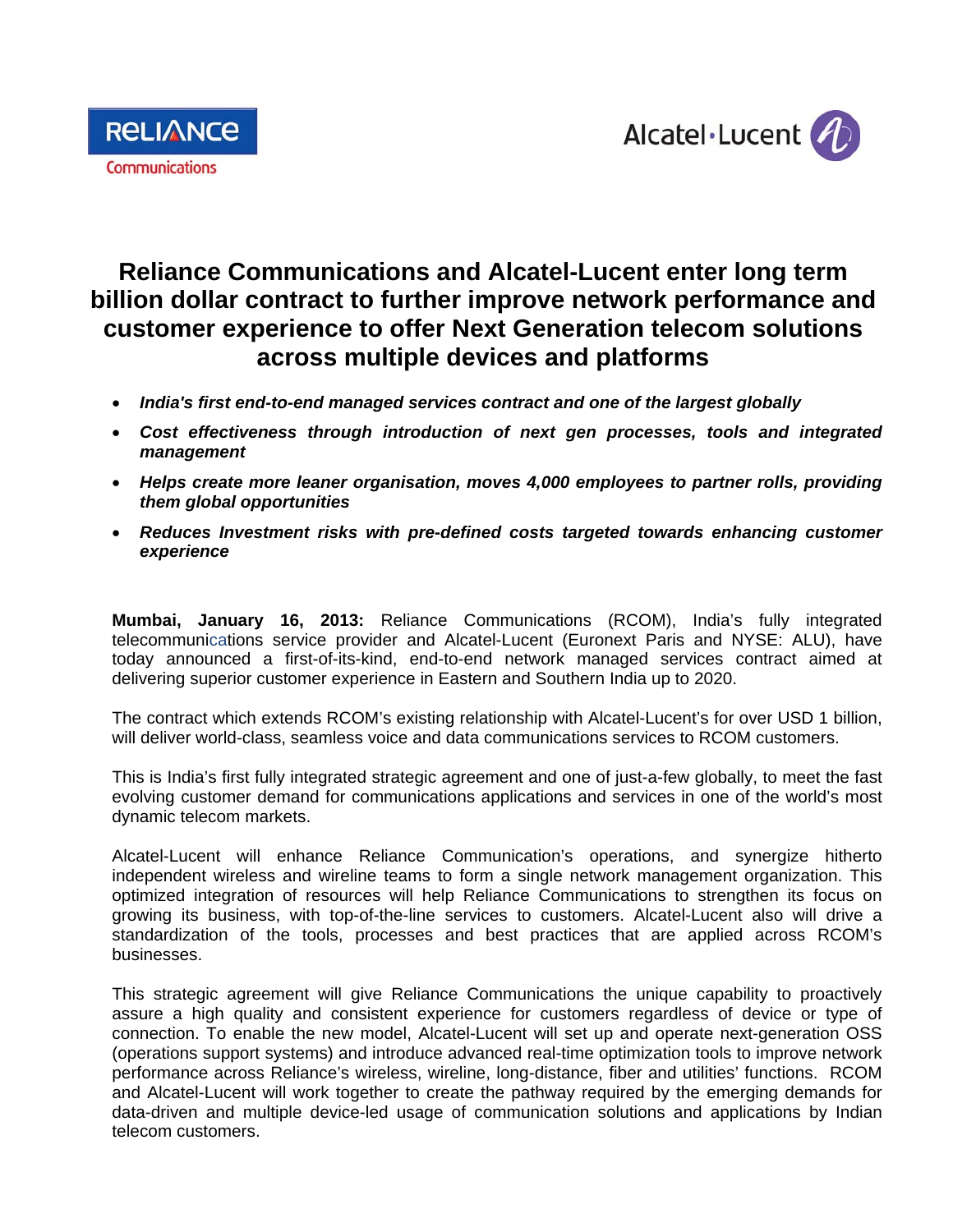**Commenting on the partnership, Gurdeep Singh, Chief Executive Officer, Wireless Business, Reliance Communications said:** *"We are happy to announce our new partnership with Alcatel-Lucent, which is a transformative leap from the limited scope and vision of traditional outsourcing of services. This will enable Reliance Communications to take the lead in offering next generation telecom solutions that will meet and exceed the expectations of our customers, and help them to transit from voice-led usage to a seamless data experience across multiple devices and platforms."* 

**Rajeev Singh-Molares, President, Asia-Pacific with Alcatel-Lucent said:** *"This business association is an extension of our long-standing relationship with Reliance Communications, and our commitment to India. It also demonstrates our renewed focus on managed services as we apply greater selectivity on more value-added contracts. The enormous scope of this agreement will bring a wide variety of skills, expertise and hands-on know-how that we can leverage for the benefit of others."* 

Alcatel-Lucent will be responsible for improving network performance and ultimately consistent service quality, with the goal of increasing customer satisfaction and retention across all geographies as per the contract.

*"This is first time that National Long Distance network and Access network (Enterprise) is being outsourced to deliver world-class service delivery and assurance performance. Our enterprise customers will be able to deploy state-of-the-art data services with high confidence underpinned by our integrated network and expertise of ALU"* **added Punit Garg, Chief Executive Officer, Global and Enterprise Business, Reliance Communications.**

**Munish Seth, President and Managing Director, Alcatel-Lucent India said:** *"Having partnered with Reliance Communications over the years, we fully understand what is required to manage and transform its network. We believe that our extensive experience with Reliance Communications has played a major part in the expansion of our existing relationship, and the awarding of what is one of the largest and most strategic contracts for us to date. This is a significant milestone for Alcatel-Lucent in India".*

## **About the 2013 Reliance Communications/Alcatel-Lucent contract**

As part of the agreement between the companies, Alcatel-Lucent will support Reliance Communications with a wide range of services including operations support system (OSS) integration, services such as benchmarking and radio frequency coverage testing, and service delivery management.

Alcatel-Lucent will also be responsible for network performance and ultimately service quality, with the goal of increasing customer satisfaction and retention. Alcatel-Lucent will also work closely with Reliance Communications to identify opportunities to introduce new services and expand existing businesses to help realize the full potential of its network.

The agreement between Alcatel-Lucent and Reliance Communications is the first for converged wireless/fixed-line contract in India, and one of only a handful in the world. Alcatel-Lucent will streamline Reliance Communication's operations, bringing together previously independent wireless and fixed-line teams to form a single network management organization. Alcatel-Lucent also will drive a standardization of the tools, processes and best practices that are applied across the business.

Reliance Communications will benefit from with expertise gained by Alcatel-Lucent from more than 20 years' experience in network operations, outsourcing and a managed services presence throughout the world, supporting more than 100 operators.